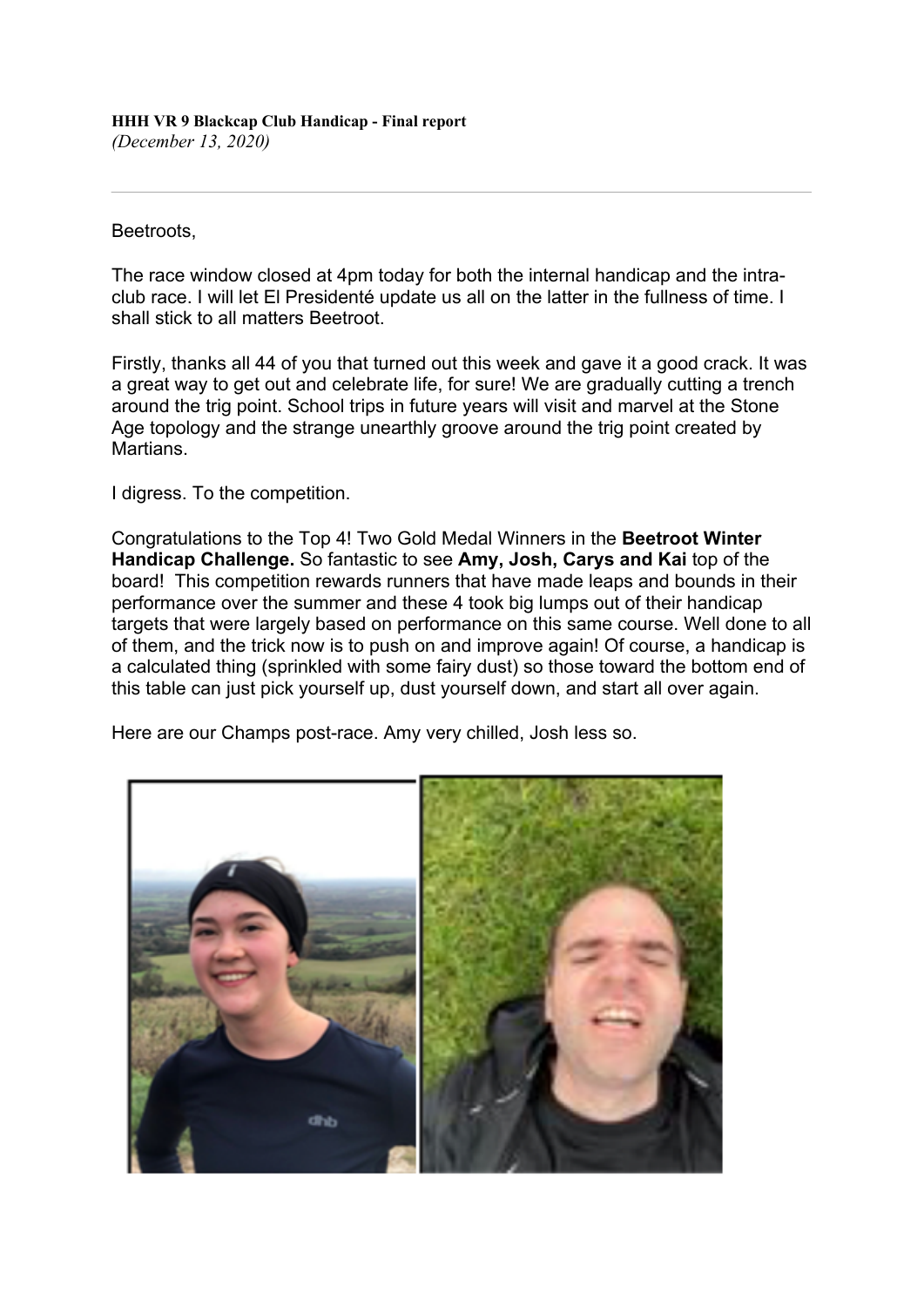| <b>Ahead Of</b><br><b>Official Race</b><br><b>Handicap Target</b><br>Age<br><b>Beetroot</b><br><b>Approved Time</b><br>Grade %<br><b>Time</b><br><b>Handicap</b> | <b>Behind</b><br><b>Handicap</b> |
|------------------------------------------------------------------------------------------------------------------------------------------------------------------|----------------------------------|
| 1 Amy Lovejoy<br>00:45:41<br>52.97<br>00:05:26<br>00:51:07                                                                                                       |                                  |
| 1 Josh Franks<br>51.54<br>00:43:10<br>00:48:36<br>00:05:26                                                                                                       |                                  |
| 3 Carys Hind<br>00:50:55<br>48.63<br>00:55:28<br>00:04:33                                                                                                        |                                  |
| 4 Kai Robinson<br>00:36:32<br>58.39<br>00:40:56<br>00:04:24                                                                                                      |                                  |
| 5 Olivia Treharne<br>00:41:43<br>58.15<br>00:45:00<br>00:03:17                                                                                                   |                                  |
| 6 Linda Tullett<br>00:50:41<br>56.39<br>00:53:45<br>00:03:04                                                                                                     |                                  |
| 00:43:17<br>57.88<br>00:46:00<br>00:02:43<br>7 Gemma Morgan                                                                                                      |                                  |
| 8 Marcus Kimmins<br>00:31:26<br>74.13<br>00:34:06<br>00:02:40                                                                                                    |                                  |
| 70.71<br>9 Barry Tullett<br>00:34:53<br>00:37:21<br>00:02:28                                                                                                     |                                  |
| 10 Matt Howells<br>00:39:39<br>56.96<br>00:02:14<br>00:41:53                                                                                                     |                                  |
| 11 Shelagh Robinson<br>59.01<br>00:47:50<br>00:02:10<br>00:45:40                                                                                                 |                                  |
| 12 Jacqueline Barnes<br>00:46:47<br>59.65<br>00:48:55<br>00:02:08                                                                                                |                                  |
| 57.72<br>13 Sarah King<br>00:42:54<br>00:44:59<br>00:02:05                                                                                                       |                                  |
| 14 Ian Dumbrell<br>00:40:41<br>00:38:39<br>64.91<br>00:02:02                                                                                                     |                                  |
| 65.05<br>15 Peter Francis<br>00:34:12<br>00:36:12<br>00:02:00                                                                                                    |                                  |
| 16 Matt Cook<br>00:32:45<br>67.93<br>00:34:41<br>00:01:56                                                                                                        |                                  |
| 17 Tim Miller<br>00:34:11<br>72.77<br>00:35:44<br>00:01:33                                                                                                       |                                  |
| 18 Simon Robinson<br>00:35:32<br>67.72<br>00:37:04<br>00:01:32                                                                                                   |                                  |
| 00:29:46<br>71.61<br>00:31:18<br>00:01:32<br>19 James Collins                                                                                                    |                                  |
| 20 Ben Gibson<br>00:29:18<br>73.16<br>00:01:23<br>00:30:41                                                                                                       |                                  |
| 21 Marion Hemsworth<br>73.34<br>00:48:20<br>00:49:39<br>00:01:19                                                                                                 |                                  |
| 22 Paul Cousins<br>00:35:57<br>71.61<br>00:37:10<br>00:01:13                                                                                                     |                                  |
| 65.27<br>23 Dave Warren<br>00:36:34<br>00:37:40<br>00:01:06                                                                                                      |                                  |
| 63.43<br>24 Andy Dray<br>00:37:56<br>00:38:55<br>00:00:59                                                                                                        |                                  |
| 25 Simeon Wishlade<br>63.11<br>00:35:31<br>00:36:29<br>00:00:58                                                                                                  |                                  |
| 26 Jason Robinson<br>62.52<br>00:39:42<br>00:00:54<br>00:38:48                                                                                                   |                                  |
| 63.29<br>27 Gregory Hilton<br>00:35:09<br>00:35:58<br>00:00:49                                                                                                   |                                  |
| 28 James Moffat<br>00:32:36<br>71.48<br>00:33:19<br>00:00:43                                                                                                     |                                  |
| 29 Chris Faulkner<br>00:38:32<br>60.95<br>00:39:06<br>00:00:34                                                                                                   |                                  |
| 71.28<br>30 Andy Hind<br>00:32:26<br>00:32:49<br>00:00:23                                                                                                        |                                  |
| 31 Katherine Buckeridge<br>00:42:45<br>63.77<br>00:42:52<br>00:00:07                                                                                             |                                  |
| 55.93<br>32 Lydia Levy<br>00:43:16<br>00:43:21<br>00:00:05                                                                                                       |                                  |
| 33 Liz Earley<br>00:42:54<br>56.47<br>00:42:57<br>00:00:03                                                                                                       |                                  |
| 34 Phil Payne<br>00:32:24<br>66.63<br>00:32:25<br>00:00:01                                                                                                       |                                  |
| 35 Kim Lo<br>00:38:08<br>65.70<br>00:37:46                                                                                                                       | 00:00:22                         |
| 66.11<br>36 Matthew King<br>00:33:39<br>00:33:10                                                                                                                 | 00:00:29                         |
| 37 Julian Boyer<br>00:36:14<br>67.51<br>00:35:42                                                                                                                 | 00:00:32                         |
| 38 Siobhan Amer<br>00:38:16<br>68.87<br>00:37:42                                                                                                                 | 00:00:34                         |
| 39 Michael Burke<br>00:33:57<br>67.57<br>00:33:06                                                                                                                | 00:00:51                         |
| 40 Tim Hicks<br>00:38:11<br>69.24<br>00:37:05                                                                                                                    | 00:01:06                         |
| 41 Mark Sykes<br>00:43:26<br>60.87<br>00:40:04                                                                                                                   | 00:03:22                         |
| 42 Carl Bicknell<br>55.97<br>00:46:24<br>00:41:30                                                                                                                | 00:04:54                         |
| 43 Peter Harding<br>00:42:05<br>56.26<br>00:37:08                                                                                                                | 00:04:57                         |
| 44 Russell Mullen<br>00:36:52<br>58.33<br>00:31:46                                                                                                               | 00:05:06                         |

Congratulations also to the Top 3 in the **Beetroot Winter Handicap Age Grade Challenge**. This competition provides a level playing field for all our runners, and removes the bias that an element of youth brings to the show. Anyone achieving age grade percentages over 70% is motoring and we had lots of them in the Challenge this week. Well done to **Marcus, Marion and Ben** for showing us all that phenomenal running is not age related.

Congratulations also to the winners of the **Beetroot Winter Handicap Speedy Challenge**. This competition rewards the quickest between two points – namely the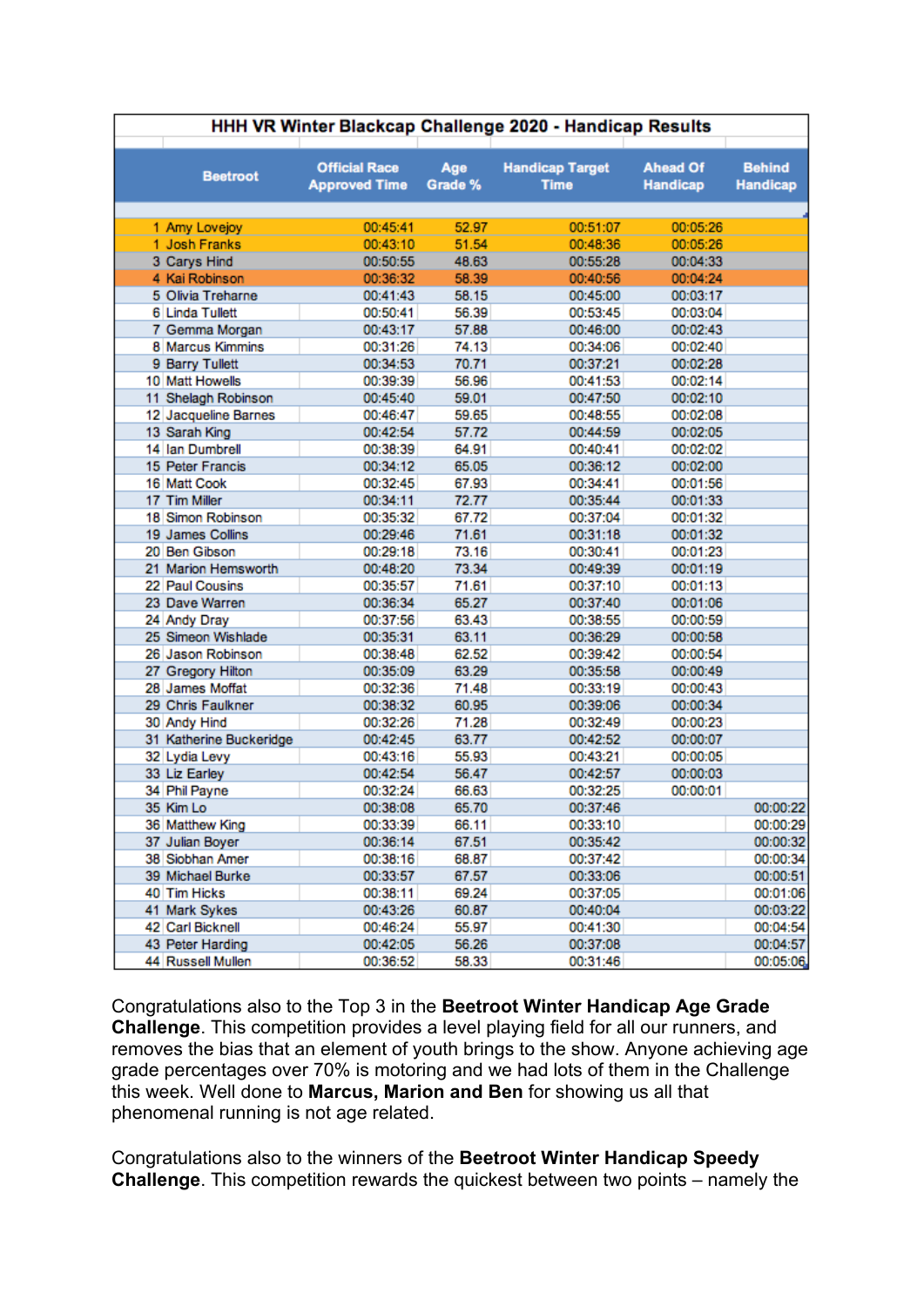start and the end of the Strava Blackcap segment! I am always in awe of speedy people – I just cannot compute travelling as fast as they do for as long as they do. **Ben G and Kim** really are very fast

One last point to mention. I got a message from a Beetroot who has been recovering from injury for quite a while now. She couldn't run but asked me if walking the segment would be a good way of remembering Chris. I was out on my attempt this morning, and suffering at 6k or so when **Sarah Hamilton**shouted at me to stop walking and get on with it! Sarah, true to her word, walked the segment in the driving wind and rain this morning. Sarah's time on the segment was 1hr 18:46. Sarah wins the Beetroot Winter Handicap Challenge – Joining In Award !

I thoroughly enjoyed reporting on the 370kms of racing that you all did, and smiling at the craic.

And so I would remember why I was running, I fettled this from some Kipling nonsense. Thanks for running everyone.

*The Blackcap Challenge Juche Council*